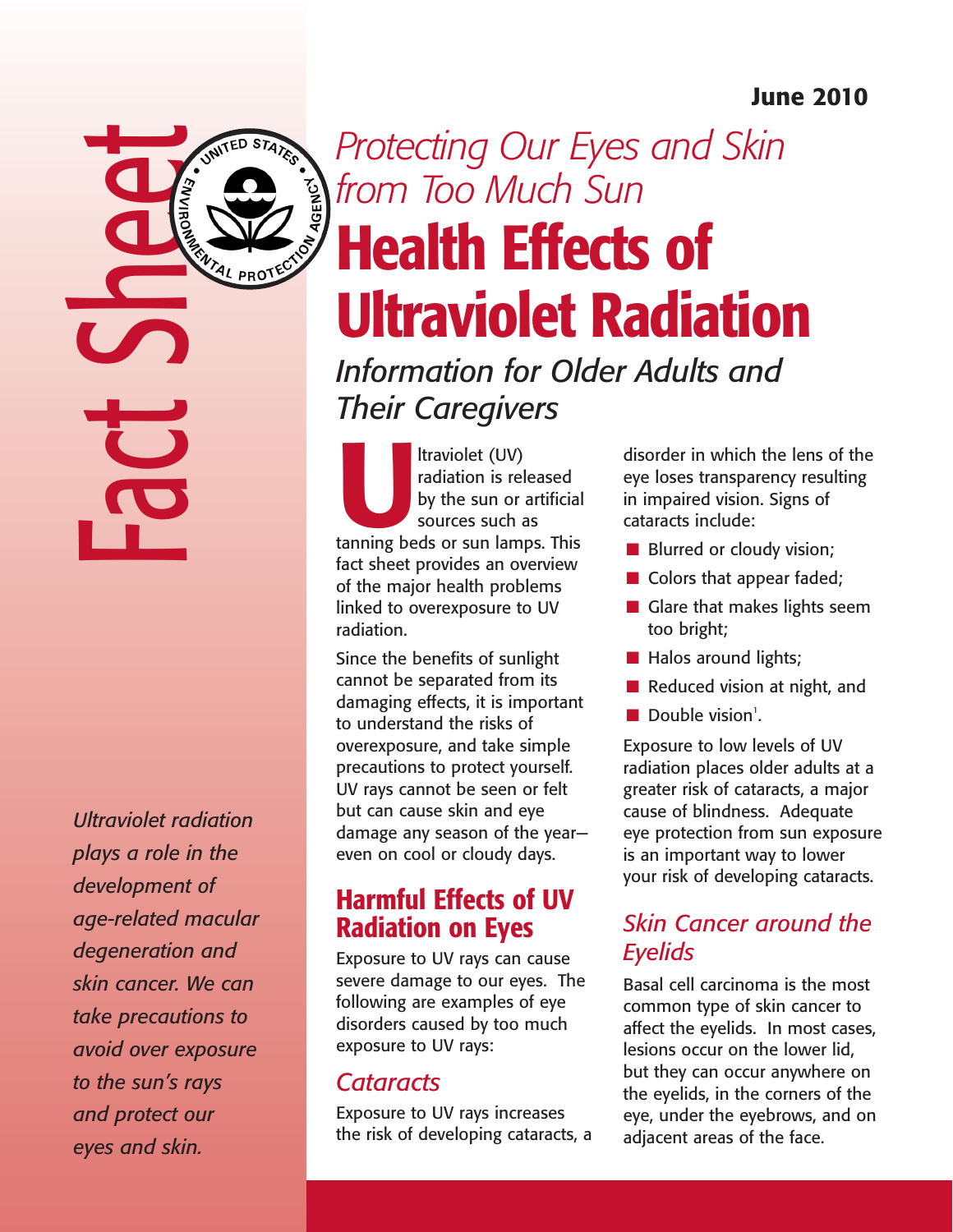### *Age-Related Macular Degeneration (AMD)*

AMD is a disease that affects the macula, the part of the eye that lets you see details. Indicators of macular degeneration include blurred central vision, trouble recognizing faces, and a need for more light when reading<sup>2</sup>. Solar

> radiation plays a role in the development of  $AMD<sup>3</sup>$ .

AMD, which occurs in two forms—wet and dry—is found most often in people over age 55. Most cases in the

U.S. are of the dry type, which develops gradually and results in blurred central vision. Wet AMD occurs more rapidly and results in greater vision loss. Macular degeneration cannot be cured. However, early diagnosis and treatment help lessen its impact, another reason to visit your eye doctor regularly.

### *Snow Blindness (Photokeratitis)*

This temporary less-severe disorder results from over exposure to UV rays while at the beach or on the snow. Symptoms include tearing, pain, swollen eyelids, a feeling of sand in the eyes, hazy or decreased vision. It heals spontaneously, generally within a few days.

# Protect Your Eyes

UV-related damage to the eyes can be prevented. To protect your eyes, wear sunglasses that block 99-100% of UV rays. Wraparound sunglasses are best at protecting your eyes because they block harmful rays coming from the side. Additionally, a widebrimmed hat offers some degree of eye protection, blocking UV rays from entering the eyes from the sides or above the sunglasses.

# Harmful Effects of UV Radiation on the Skin

Skin cancer is the most common form of cancer in the U.S.<sup>4</sup> More people were diagnosed with skin cancer in 2008 than with breast, prostate, lung, and colon cancer combined. About one-in-five Americans will develop skin cancer during their lifetime. Common skin cancers<sup>5</sup> often can be cured relatively easily. Melanoma, a type of skin cancer, is more dangerous and difficult to treat. However, it is almost always curable if caught early and before it spreads to other parts of the body<sup>6</sup>. Early detection of melanoma can save your life.

UV radiation promotes the body's production of vitamin D, which is essential for proper use of calcium to maintain bones. As we age, our skin is less able to synthesize vitamin D and our kidneys are less able to convert vitamin D to its active hormone form.

# Premature Aging

Over time, exposure to the sun's rays causes skin to thicken, wrinkle, form dark spots and become leathery. Proper protection from the sun minimizes these effects. Up to 90% of visible changes to the skin commonly thought to be caused by aging are actually caused by sun exposure.

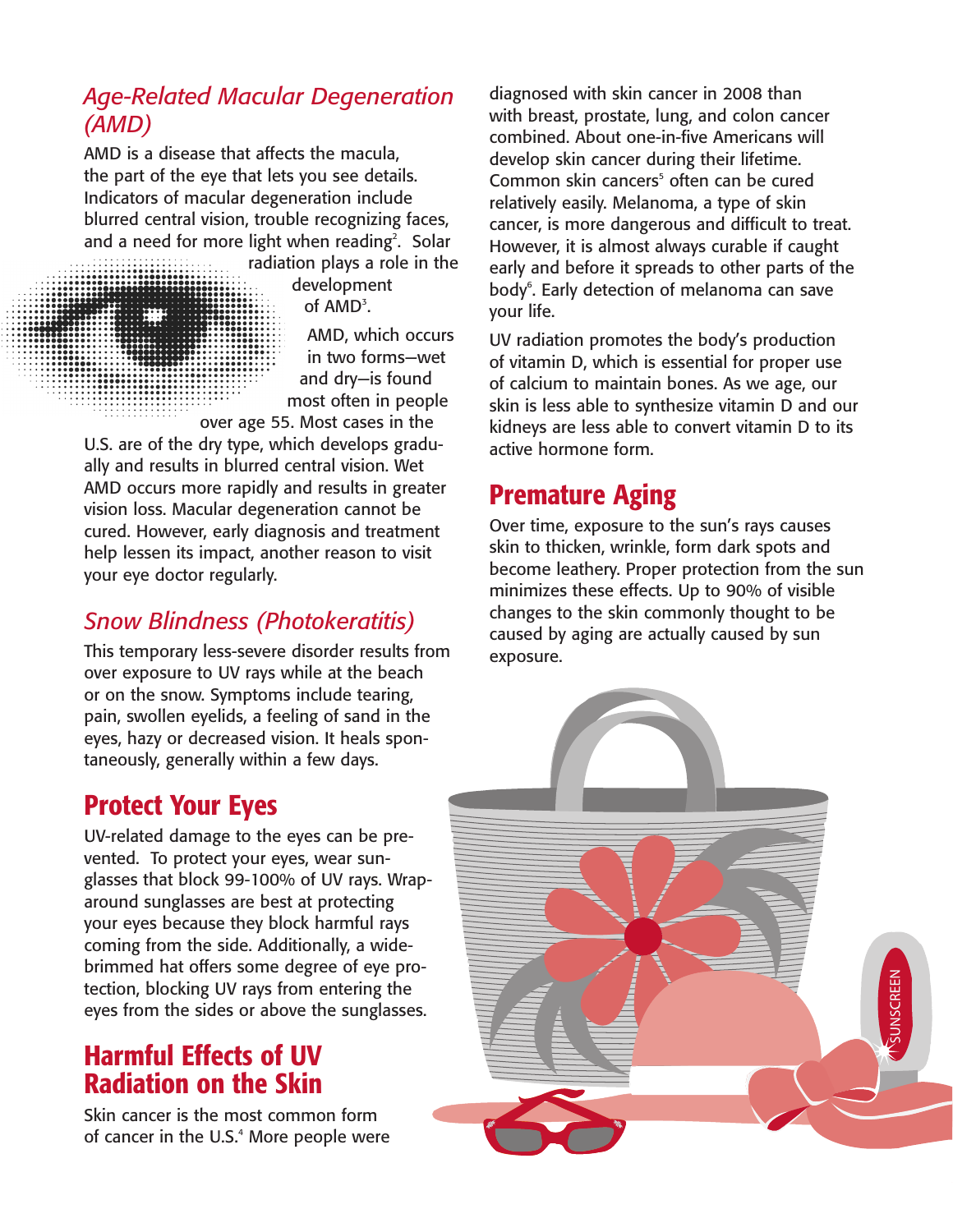# Signs of Skin Cancer

Check your entire body (from the top of your head and scalp the soles of your feet) once a month using full-length and hand mirrors. Learn what is normal for your body so you will notice any changes. The American Academy of Dermatology has a body mole map that makes it easy for you to detect and notice changes in moles that could be significant.

Remember the ABCDEs of melanoma detection by examining the moles on your body. Contact your health care provider if you find moles with any of these characteristics. Or if a mole changes, itches, bleeds, or appears different from others.

- Asymmetry-one half of the mole doesn't look like the other half.
- **B**order—the border is irregular, scalloped, or poorly defined.
- **n C**olor—the color of the mole varies.
- **n D**iameter—the mole is bigger than a pencil eraser.
- Evolving—a mole or skin lesion that looks different from the others or is changing in size shape or color.

### Who Is At risk?

The following are some major factors that determine the risk of suffering damage to the eyes or skin from exposure to UV radiation:

- $\blacksquare$  Everyone, regardless of their coloring, is at risk of eye damage from UV radiation.
- $\blacksquare$  People with fair skin that burns or freckles easily, with blue or green eyes and blond or red hair have greater risk of developing skin cancer. In people whose skin is naturally dark, when melanomas develop they occur usually on the palms, soles of feet or under fingernails<sup>7</sup>.
- $\blacksquare$  People with a family history of skin cancer or who have experienced severe sunburn in the past and people who have large numbers of moles (over 50) are more likely to have skin cancer. Those who are exposed to sunlight at work must also be wary of skin cancer.

 $\blacksquare$  Some medications such as certain antibiotics, antihistamines and herbal preparations increase sensitivity of the skin and the eyes to UV radiation. Check with your health care provider to see if medications you take increase sensitivity to sunlight.

### Prevention

I.

L

 $\overline{\phantom{a}}$ 

- $\blacksquare$  Do not burn—overexposure to the sun is the most preventable risk factor for skin cancer
- $\blacksquare$  Seek shade and limit your time outdoors, especially between 10:00 AM and 4:00 PM when UV radiation is most intense.
- $\blacksquare$  Cover as much skin as possible with a wide brim hat and tightly woven clothing.
- $\blacksquare$  Use sunscreen with an SPF of at least 15 that blocks rays on all exposed skin.
- $\blacksquare$  Check the UV Index, a daily forecast of the amount of UV radiation to reach the Earth's surface.
- **n** Stay away from tanning booths and sun lamps.

### Where Can I Go to Learn More?

#### **Aging Adults and Environmental Health Issues**

EPA's Aging Initiative is working to protect the health of older adults from environmental hazards through risk management and prevention strategies, education, and research. For more information about EPA's Aging Initiative, visit **www.epa.gov/ aging**

Printed copies of this fact sheet can be ordered at:

**www.epa.gov/aging/resources/ factsheets/order.htm**